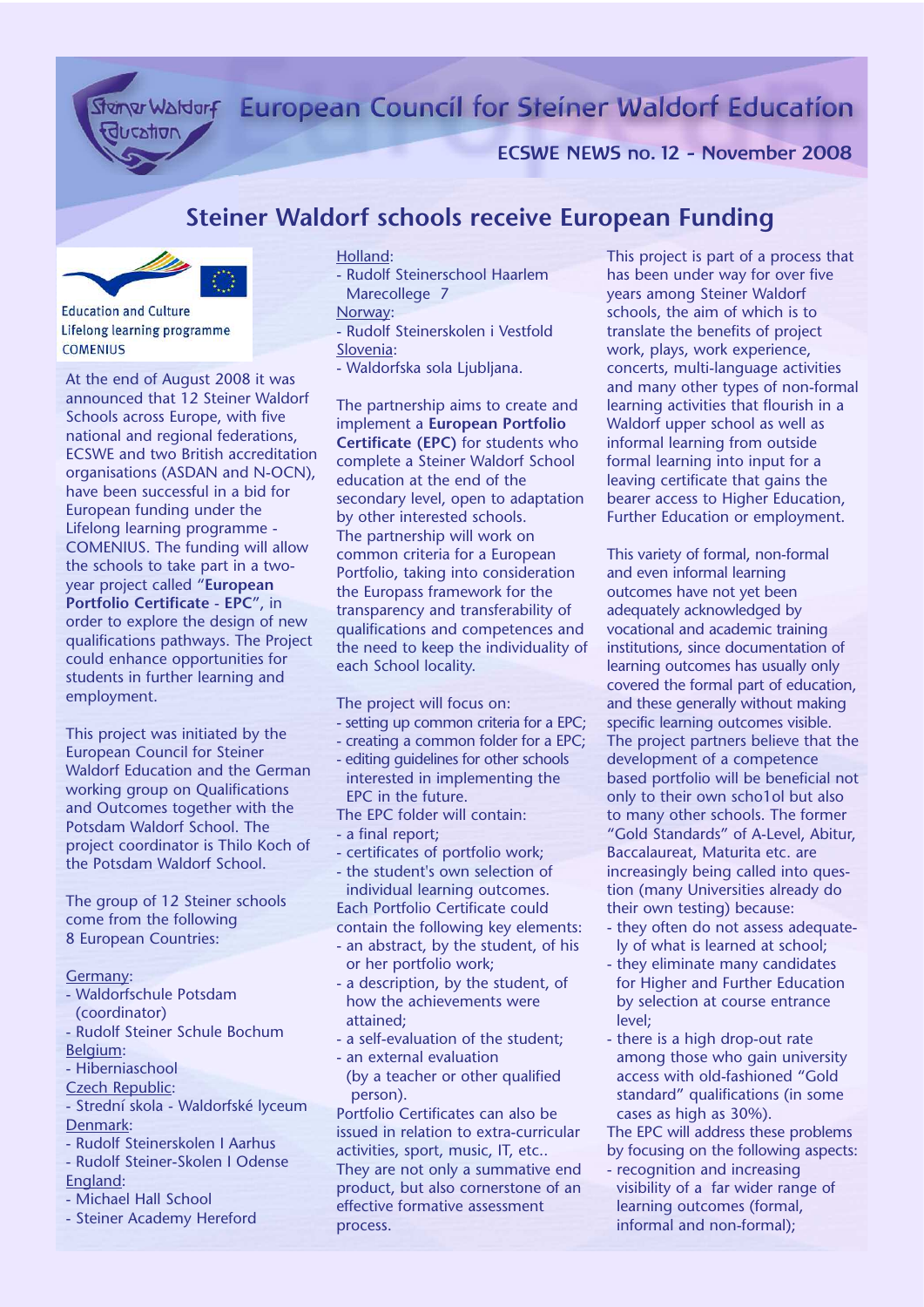- the students' own choice of some EPC components, and hence a greater sense of ownership of the certificate.
- pedagogical benefits on the students' part that come from years of portfolio/project work: students become accustomed to reflect on their own learning and to cogently present their work to others and to benefit from the resulting peer assessment;
- increased motivation resulting from this process, a boost in the quality of teaching (breaking with old habits) and consequent improvements in relationships

(student-student, student-teacher and even student-parent).

All institutions participating in the project have the backing of their national associations and/or federations of Steiner Waldorf Schools and of the European Council for Steiner Waldorf Education.

At the beginning, half way and at the end of the Comenius EPC project, the Potsdam Waldorf School will host three European Conferences for all Steiner Waldorf schools and any other school interested in working with the EPC project. The first Conference was

held in Potsdam on the 16th of October 2008 and the next one will be in October 2009. Anybody interested in receiving material or in participating, please contact Thilo Koch, Project coordinator (koch@ecswe.org) or Chiara Carones (ecswe@waldorf.net).

A EPC webpage is going to be set up at www.ecswe.org very soon, with samples of Portfolio work and useful information about progress of the work.

*Chiara Carones, Thilo Koch and Detlef Hardorp*

## **A vocational Steiner school in Flanders (Belgium)**

In September 2008 the 8 Flemish secondary Steiner schools, which already form a recognised 'school cluster' ('schools community'), started a vocational **4 year** (9-12th class) vocational programme, separate from the 'general' programme. The first year of this programme is in place in **Lier**, a small town 20 km from Antwerp, starting with one class of 16 pupils. It provides a continuation after the pre-vocational stream (7th and 8th class) that was established from 2006 onwards in Antwerp-Berchem.

The **programme** is a compromise between the official educational regulations -that intensify the academic pressure in general education, formally separated from technical and artistic education- and a project of our own for more practical, '**craft**' ways of learning that has been the wish of many parents and pupils for a long time.

The vocational areas that provide an **integrated content** for class 9 and 10 – the first stage of vocational education is:

- building: sustainable finishing and maintenance of houses; a technical realm;
- decoration: an artistic dimension;
- green and nature: care for and maintenance; an ecological component;
- care for people: children and elderly; integration of social and

communicative attitudes towards training in these fields later (class 11 and 12).

As a specific programme, the **profile** that we strive for is:

- a broad and many-sided stage of training, giving wide chances on the labour market, being orientated towards specific professions as well as the cognitive and artistic;
- developing basic competences: generic as well as vocational;
- postponing more definitive choices for specialised studies or vocations;
- a contribution to individual growth, sustainability, ecological and social quality.

In Belgium vocational training is a part of the state-funded educational system, providing a civil certification after 4 years of schooling. With the class 9 we have now started the first half of this training. The initiative group is now planning the 11th and 12th class programme.

The **establishment** of this programme will need at least 4 years of investigation, inspiration out of the "Study of man", work on contents, organisational preparation, discussion with enterprises, official recognition of the curriculum in 2 stages, searching for capable teachers, and especially a 4 to 5 years pre-financing.

#### **The motives**

The Belgian educational framework asks pupils to make a choice after class 8 from the three areas: vocational, technical or a general, more theoretical education. In this situation comprehensive schools do not succeed in giving the right opportunities to all pupils. Until now, all secondary Steiner schools provided only a more theoretical and academic education.

To keep our right for state funds, the Steiner schools movement had to make a compromise with the authorities. For more than 10 years now the Steiner schools have been struggling with the ongoing state project of the 'attainment targets' ("eindtermen"): benchmarks and outcome standards that form a compulsory core curriculum. In 1996 we obtained derogations and since then we have formulated and negotiated our own, alternative attainment targets for primary and secondary education. As a result of this, we have to guarantee that our pupils reach certain standards after class 6, class 8, class 10 and class 12. The good thing is that we can evaluate them ourselves. We obtained the right to give the pupils a leaving certificate in class 12 that gives them the right to enter higher education.